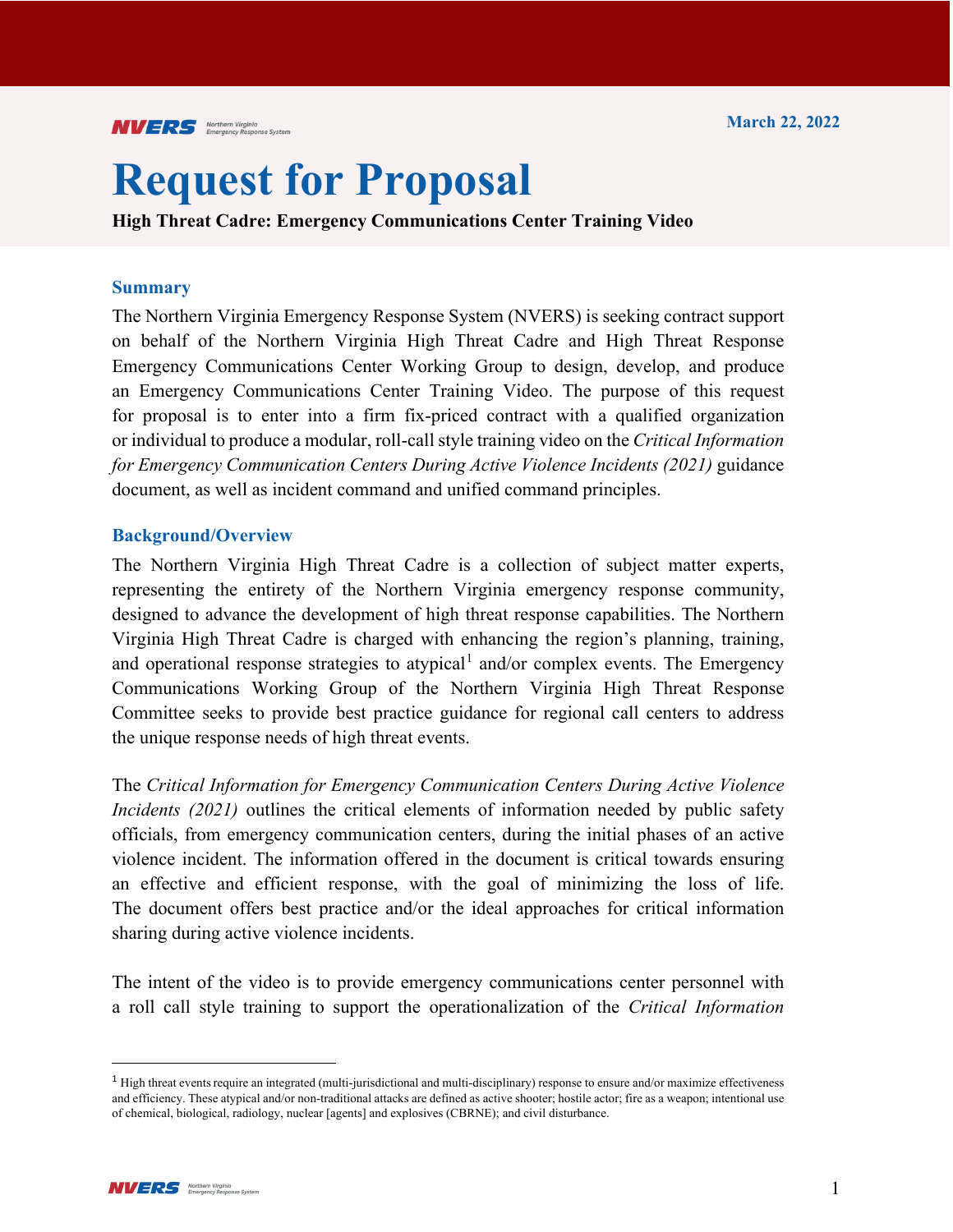*for Emergency Communication Centers During Active Violence Incidents (2021)* document, as well as highlight incident command and unified command principles.

# **Scope of Work and Technical Requirements**

The contractor will leverage the Northern Virginia High Threat Cadre and High Threat Response Emergency Communications Center Working Group's expertise and guidance in the planning and development of all phases of the project. The minimum tasks to be performed by the contractor will include:

## **1. Recurring project planning meetings.**

- a. Meet with project planning team members assigned by the Northern Virginia High Threat Cadre and High Threat Response Emergency Communications Center Working Group to discuss format and content of the training video.
- b. In coordination with the project planning team, validate draft video content prior to development.
- c. Ensure tracking and timely follow up of action items for NVERS or planning team members arising from project planning meetings.

## **2. Design, development, and production of the training video.**

a. Design, develop, and produce a modular Emergency Communications Center roll-call style training video (approximately 15-20 minutes in length) on the *Critical Information for Emergency Communication Centers During Active Violence Incidents (2021)*, as well as incident command and unified command principles.

## **b. Anticipated video modules include:**

- i. Critical Information for Active Violence Incidents (AVI)
- ii. Incident Command & Unified Command Principles

## **c. Technical Requirements:**

#### *Production*

i. Up to one (1) day of dynamic B-roll shooting in Northern Virginia.

#### *Custom Graphics*

- i. Moderate 2D/3D animation graphics;
- ii. Animated video opening, plus opening title for any embedded modules;
- iii. Animated on-screen callouts;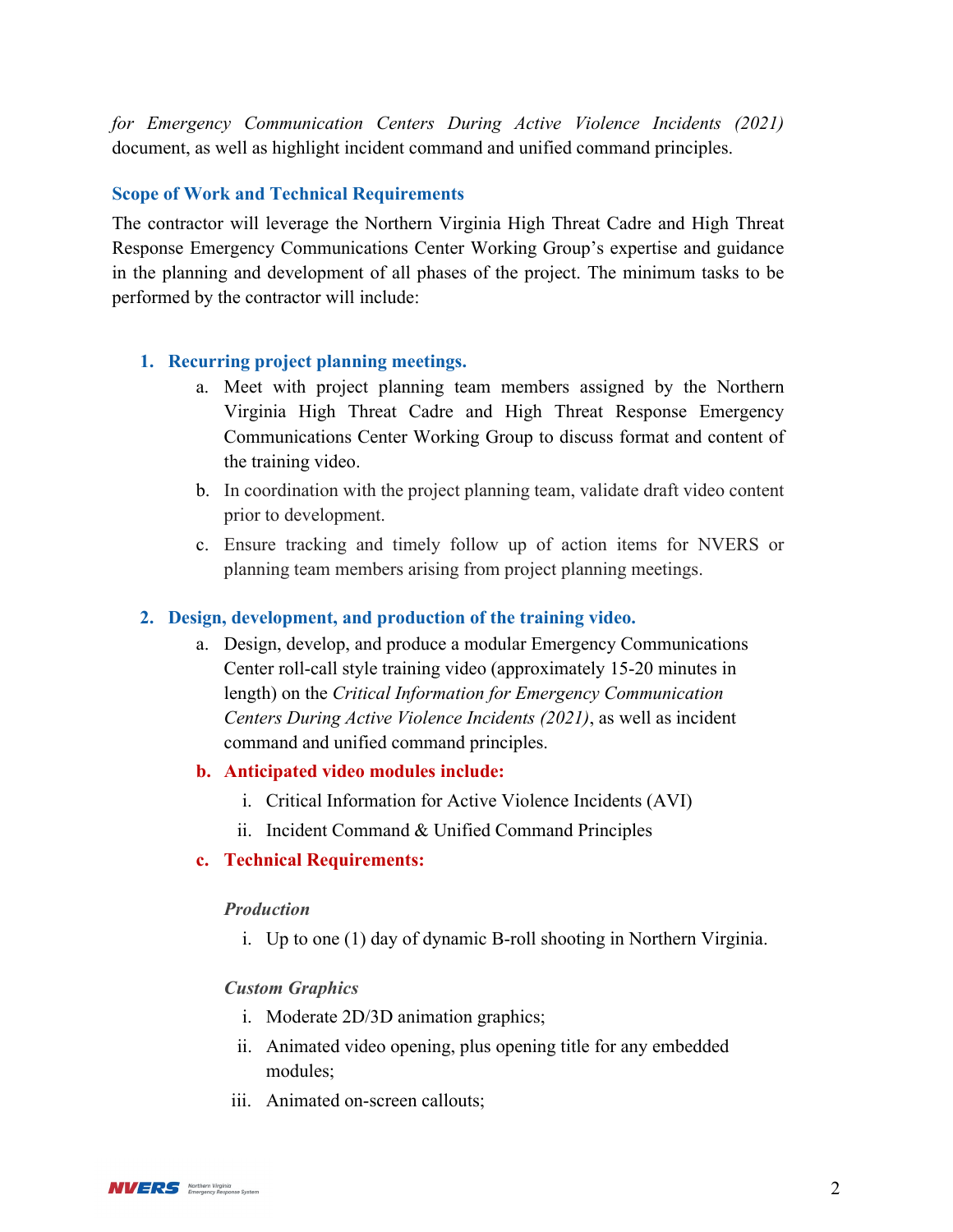- iv. Animated art cards; and
- v. Animated lower-thirds.

# *Custom Audio*

- i. Audio design;
- ii. Sound mixing; and
- iii. Voice-over.

# *Post-Production Editing*

- i. Transcriptions of all video content;
- ii. Up to three (3) revisions of the video; and
- iii. Provide NVERS with finalized, high quality file of the training video.

# **Access to Reference Documents**

For purposes of preparing a well-informed proposal to NVERS, prospective offerors may request a copy of the *Critical Information for Emergency Communication Centers During Active Violence Incidents (2021* by contacting Julie Gall [\(Julie.Gall@nvers.org\)](mailto:Julie.Gall@nvers.org). NVERS will require a signed non-disclosure agreement prior to providing access to the document.

# **Project Timeline**

This contract will begin on or around April 15, 2022 and terminate on November 1, 2022. Grant funding from the United States Department of Homeland Security (DHS) and Federal Emergency Management Agency (FEMA) will be used to support this effort.

# **Minimum Proposal Elements**

- 1. Offeror's name, address, contact information, and subcontractor companies (if applicable).
- 2. A detailed timeline to complete the project, and any observed obstacles to completing the work.
- 3. A preliminary work plan that describes the phases or segments into which the proposed project can logically be divided and performed.
	- a. This section should also contain a discussion of any changes proposed by the offeror that substantially differs from the project scope.
	- b. This section should include detailed descriptions of activities that are to occur, significant milestones, and anticipated deliverables.
- 4. A statement of qualifications (i.e., organizational and staff experience, references, and personnel assigned to work on this project – including subcontractors).